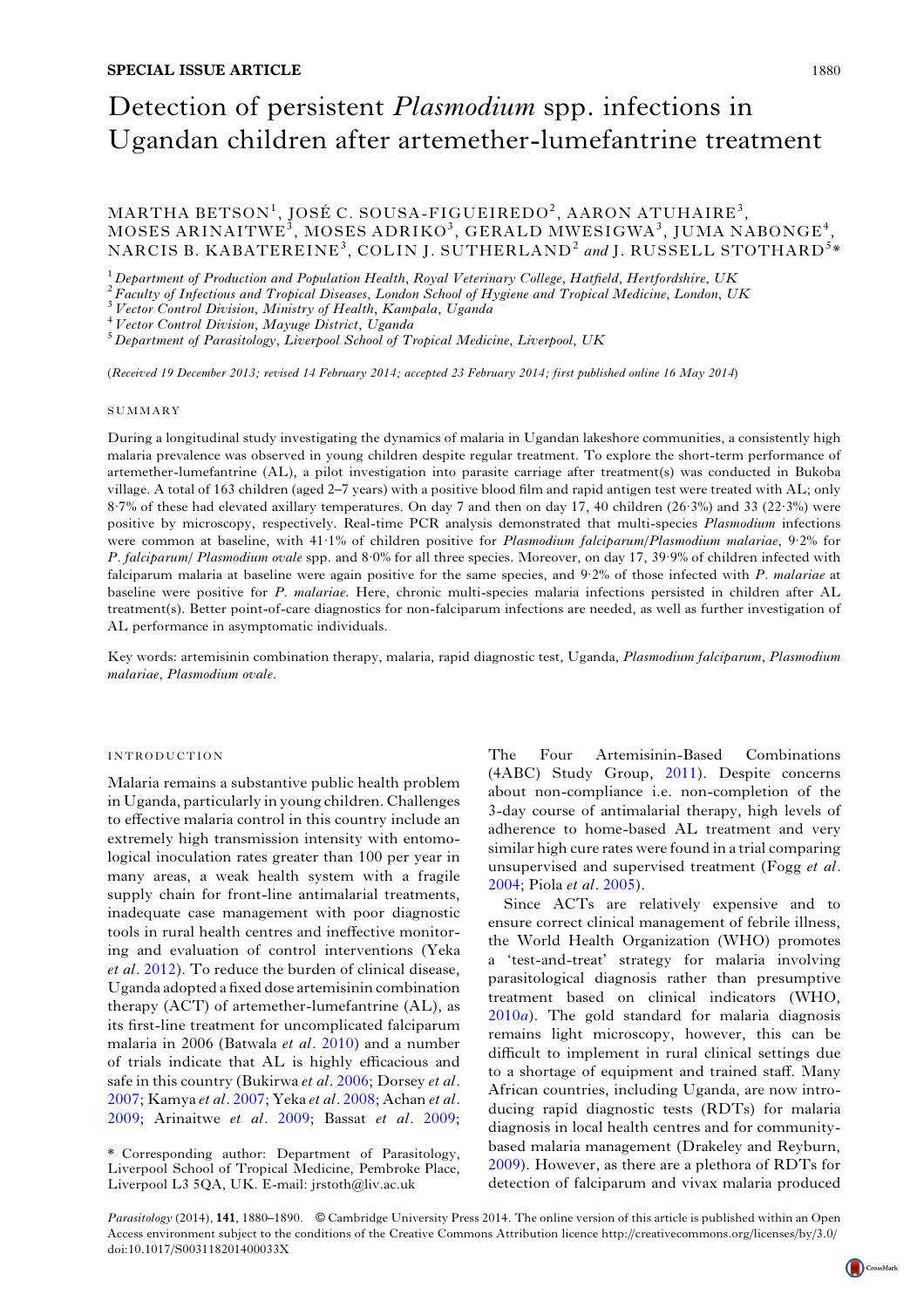by a range of manufacturers, which vary in format and diagnostic performance, adoption of the 'best' test can be problematic (WHO, [2012](#page-10-0)). Common antigen targets for RDTs, histidine-rich protein 2 (HRP2; Plasmodium falciparum-specific) and lactate dehydrogenase (LDH; pan-Plasmodium or speciesspecific), display marked differences in their sensitivity, stability and dynamics of clearance from the blood after antimalarial treatment (Aydin-Schmidt et al. [2013;](#page-9-0) Nyunt et al. [2013\)](#page-10-0).

Although P. falciparum remains the major cause of morbidity and mortality in sub-Saharan Africa, non-falciparum infections, such as Plasmodium vivax, Plasmodium malariae and Plasmodium ovale spp., are also present in humans and their clinical significance should not be overlooked (Collins and Jeffery, [2005](#page-9-0), [2007;](#page-9-0) Mueller et al. [2007](#page-10-0), [2009\)](#page-10-0). Plasmodium malariae and P. ovale spp. infections, in particular, are often challenging to diagnose by microscopy due to low parasitaemias and difficulties in distinguishing from P. falciparum, particularly in cases of mixed infection (Mueller et al. [2007\)](#page-10-0). In fact, PCR-based methods have revealed that P. malariae and P. ovale spp. are more prevalent in sub-Saharan Africa than previously thought based on microscopic diagnosis (Mueller et al. [2007,](#page-10-0) [2009](#page-10-0); Bruce et al. [2008;](#page-9-0) Oguike et al. [2011](#page-10-0); Proietti et al. [2011\)](#page-10-0). Unfortunately these methodologies are not readily deployed in remote resource-poor settings and the RDTs tested to date generally show poor diagnostic performance in detection of P. malariae and P. ovale spp. infections in individuals (Maltha *et al.* [2013](#page-10-0) $a$ ,  $b$ ). In non-immune travellers, the sensitivities of RDTs range from 21·4 to 85·7% for P. malariae detection and from 5·5 to 86·7% for P. ovale (Houzé et al. [2011](#page-10-0); Maltha et al. [2013](#page-10-0)b). There has been very little reported on the diagnostic performance of RDTs for these malaria species in endemic settings, likely due to their low prevalence (as detected by microscopy) and the fact that they often exist as mixed infections with other malaria species.

In line with national treatment guidelines and to develop a strategy for treatment of schistosomiasis in under 5 s, a closed-cohort longitudinal study was initiated in 2009 investigating schistosomiasis and malaria in mothers and young children living in six communities in Uganda (the Schistosomiasis in Mothers and Infants or SIMI project) (Betson et al. [2010\)](#page-9-0). Over the course of this project AL was provided to all RDT-proven malaria cases at the time of the survey(s). Although on-site treatment decisions were based on RDT results, the vast majority of RDT-positives were subsequently shown to be parasitaemic by microscopy and PCR (Sousa-Figueiredo et al. [2010](#page-10-0)). In addition, we observed a substantial number of cases of co-infection of P. falciparum with P. malariae and/or P. ovale spp. (Oguike et al. [2011](#page-10-0)). More importantly, we noticed that many children in these areas of intense malaria

transmission required repeated AL treatment, up to five times within 18 months. At the end of this longitudinal study, we considered that a pilot study was needed to gather evidence on the effectiveness of AL against P. falciparum and non-falciparum malaria in this setting. Here we report on a short-term observational follow-up study of children using microscopy, RDTs and molecular detection of parasites.

#### MATERIALS AND METHODS

## Study area, participants and sampling

The SIMI (Schistosomiasis in Mothers and Infants) community-based longitudinal study was conducted in six villages on the shores of Lake Albert and Lake Victoria in Uganda, commencing in May 2009 (Betson et al. [2010;](#page-9-0) Stothard et al. [2011](#page-10-0), [2013](#page-10-0)). A total of 1856 mothers and children under 6 years were recruited at baseline and followed-up at 3, 6, 12 and 18 months (Lake Victoria only) later. During the SIMI study, malaria diagnosis was carried out using a combination of Paracheck-Pf® RDTs (Orchid Biomedical Systems, Goa, India) or First Response RDTs (HRP-2 based; Premier Medical Corporation, NJ, USA), OptiMAL RDTs (Diamed GmBH, Switzerland) and microscopy on Giemsa-stained blood films as described (Sousa-Figueiredo et al. [2010\)](#page-10-0), as well as real-time PCR (see below). Prevalence levels of malaria infection in all mothers and children recruited to the SIMI study are summarized in [Table 1](#page-2-0) with stratification by lake and survey timepoint.

Bukoba village, Mayuge District, showed the highest prevalence of falciparum and non-falciparum malaria in young children (see [Table 2](#page-2-0)) and so was chosen as the site for the AL follow-up study, which was conducted in November and December 2010 (Betson et al. [2010](#page-9-0); Stothard et al. [2011](#page-10-0)). A group of children from Bukoba village ( $N = 163$ ) within the SIMI cohort ( $N = 188$ ) were recruited to the study on the basis of a positive First Response RDT result and microscopy-confirmed malaria. Children were subsequently followed up 7 and 17 days after day 0 (day of initiation of treatment). Due to financial and logistical constraints, only individuals who were RDT-positive on day 17 (see below), who had been given oral quinine sulphate as an alternative exit treatment, were followed up on day 24. A blood smear archive was made on days 0, 7 and 17, and confirmatory microscopy was carried out 2 or 3 days after each sample was taken (Sousa-Figueiredo et al. [2010\)](#page-10-0). Blood spots were collected onto Whatman<sup>®</sup> 3MM filter paper at all timepoints for molecular analyses (see below). In addition, haemoglobin (Hb) levels were recorded for each child using a HemoCue spectrometer (HemoCue AB, Angelholm, Sweden) on days 0, 7 and 17.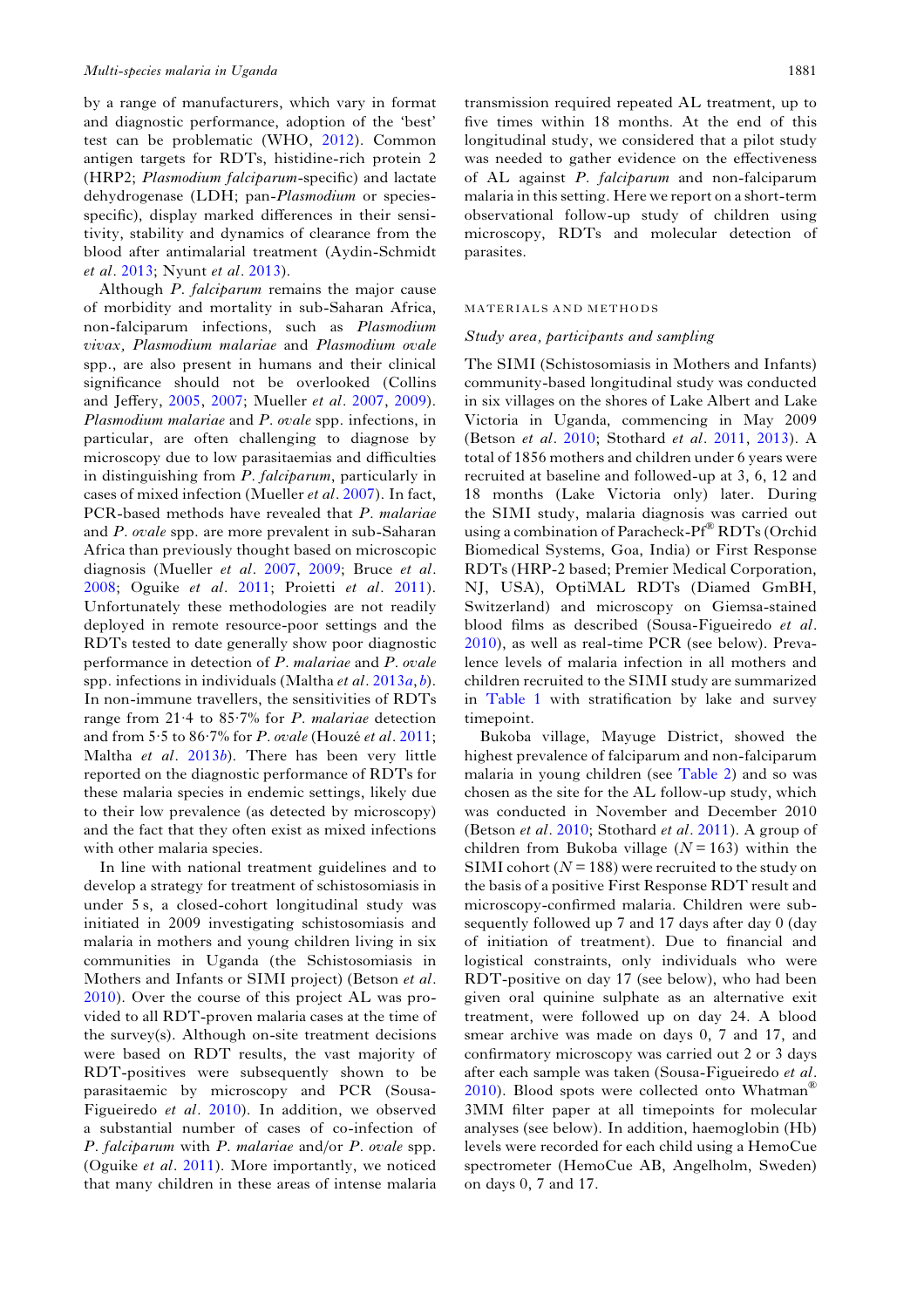| Lake     | Survey    | Mothers                              |                                    | Children                             |                                    | Both                                 |                                    |  |
|----------|-----------|--------------------------------------|------------------------------------|--------------------------------------|------------------------------------|--------------------------------------|------------------------------------|--|
|          |           | Slide % (95% CI) $\lceil n/N \rceil$ | RDT % (95% CI) $\lceil n/N \rceil$ | Slide % (95% CI) $\lceil n/N \rceil$ | RDT % (95% CI) $\lceil n/N \rceil$ | Slide % (95% CI) $\lceil n/N \rceil$ | RDT % (95% CI) $\lceil n/N \rceil$ |  |
| Albert   | Baseline  | $22.0(17.6-26.8)$ [72/328]           | $17.6$ $(13.5-22.2)$ $[56/319]$    | $60.5(56.4-64.6)[339/560]$           | $64.7(60.6-68.7)$ [356/550]        | $46.3(43.0-49.6)[411/888]$           | $47.4(44.0 - 50.8)$ [412/869]      |  |
|          | 6 months  | $24.5(19.2-30.4)[60/245]$            | $24.3(19.0-30.2)[59/243]$          | $75.2(70.8-79.3)$ [310/412]          | $76.0(71.6-80.1)[314/413]$         | $56.3(52.4 - 60.1)$ [370/657]        | $56.9(53.0-60.7)[373/656]$         |  |
|          | 12 months | $17.7(13.0-23.3)[40/226]$            | $14.0 (9.9 - 19.0) [34/243]$       | $660(60.9-70.9)$ [241/365]           | $68.0(63.2 - 72.5)$ [274/403]      | $47.5(43.5 - 51.7)$ [281/591]        | $47.7 (43.8 - 51.6) [308/646]$     |  |
| Victoria | Baseline  | $26.5(21.8-31.7)[87/328]$            | $26.7(22.0-31.8)$ [88/330]         | $82.7(79.5-85.5)[520/629]$           | $86.5(83.6 - 89.1)$ [551/637]      | $63.4(60.3-66.5)[607/957]$           | $66.1(63.0-69.1)[639/967]$         |  |
|          | 6 months  | $23.7(18.4-29.5)$ [57/241]           | $24.9(19.6-30.9)[60/241]$          | $72.4(68.2 - 76.4)$ [352/486]        | $72.2(68.0 - 76.2)$ [351/486]      | $56.3(52.6-59.9)$ [409/727]          | $56.5(52.8-60.2)[411/727]$         |  |
|          | 12 months | $30.9(24.9 - 37.5)$ [68/220]         | $28.9(23.1-35.3)$ [65/225]         | $70.2(65.4-74.7)[278/396]$           | $82.7(78.8 - 86.2)$ [359/434]      | $56.2(52.1-60.1)[346/616]$           | $64.3(60.5-68.0)$ [424/659]        |  |
|          | 18 months | $29.8(23.7-36.5)[62/208]$            | $35.5(29.1 - 86.2)$ [77/217]       | $82.6(78.6-86.2)[338/409]$           | $88.9(85.5-91.7)$ [384/432]        | $64.8(60.9 - 68.6)$ [400/617]        | $71.0(67.4 - 74.5)$ [461/649]      |  |

<span id="page-2-0"></span>Table 1. Prevalence of malaria at different survey time points in mothers and children participating in the SIMI study at Lake Albert and Lake Victoria

Table 2. Prevalence of different malaria species in mothers and children at baseline

| Lake     | Village  |                  | Mothers                                   |                                         |                                           | Children |                                           |                                         |                                           |
|----------|----------|------------------|-------------------------------------------|-----------------------------------------|-------------------------------------------|----------|-------------------------------------------|-----------------------------------------|-------------------------------------------|
|          |          | $\boldsymbol{N}$ | P. falciparum $\%$<br>$(95\% \text{ CI})$ | P. malariae $\%$<br>$(95\% \text{ CI})$ | P. ovale spp. $\%$<br>$(95\% \text{ CI})$ | N        | P. falciparum $\%$<br>$(95\% \text{ CI})$ | P. malariae $\%$<br>$(95\% \text{ CI})$ | P. ovale spp. $\%$<br>$(95\% \text{ CI})$ |
| Albert   | Bugoigo  | 130              | $41.5(33.40 - 50.5)$                      | $1.5(0.2 - 5.4)$                        | $0(0-2.8)$                                | 216      | $65.7(59.0 - 72.0)$                       | $1.4(0.3-4.0)$                          | $1.4(0.3-4.0)$                            |
|          | Walukuba | 120              | $26.1^{\circ}$ (18.4-34.9)                | $1.7(0.2 - 5.9)$                        | $0(0-3.0)$                                | 194      | $61.7^{\circ}$ (54.4–68.5)                | $5.2(2.5-9.3)$                          | $0.5(0.01-2.8)$                           |
|          | Piida    | 82               | $36.6(26.2-48.0)$                         | $0(0-4.4)$                              | $0(0-4.4)$                                | 161      | $67.7(59.9-74.8)$                         | $6.2(3.2-10.6)$                         | $0(0-4.4)$                                |
| Victoria | Bugoto   | 134              | $42.5(34.0-51.4)$                         | $1.5(0.2 - 5.3)$                        | $0(0-2.7)$                                | 258      | $79.51(74.0-84.2)$                        | $8.9(5.7-13.1)$                         | $1.6(0.4-3.9)$                            |
|          | Bukoba   | 126              | $47.6(38.7 - 56.7)$                       | $2.4(0.5-6.8)$                          | $0.8(0.02 - 4.3)$                         | 248      | $87.5(82.7-91.3)$                         | $14.5(10.4-19.5)$                       | $8.5(5.3-12.7)$                           |
|          | Lwanika  | 70               | $24.2(14.8-36.0)$                         | $0(0-5.1)$                              | $0(0-5.1)$                                | 133      | $79.7(71.9-86.2)$                         | $3.8(1.2 - 8.6)$                        | $3.8(1.2 - 8.6)$                          |

 $N = 119$ .<br>  $N = 193$ .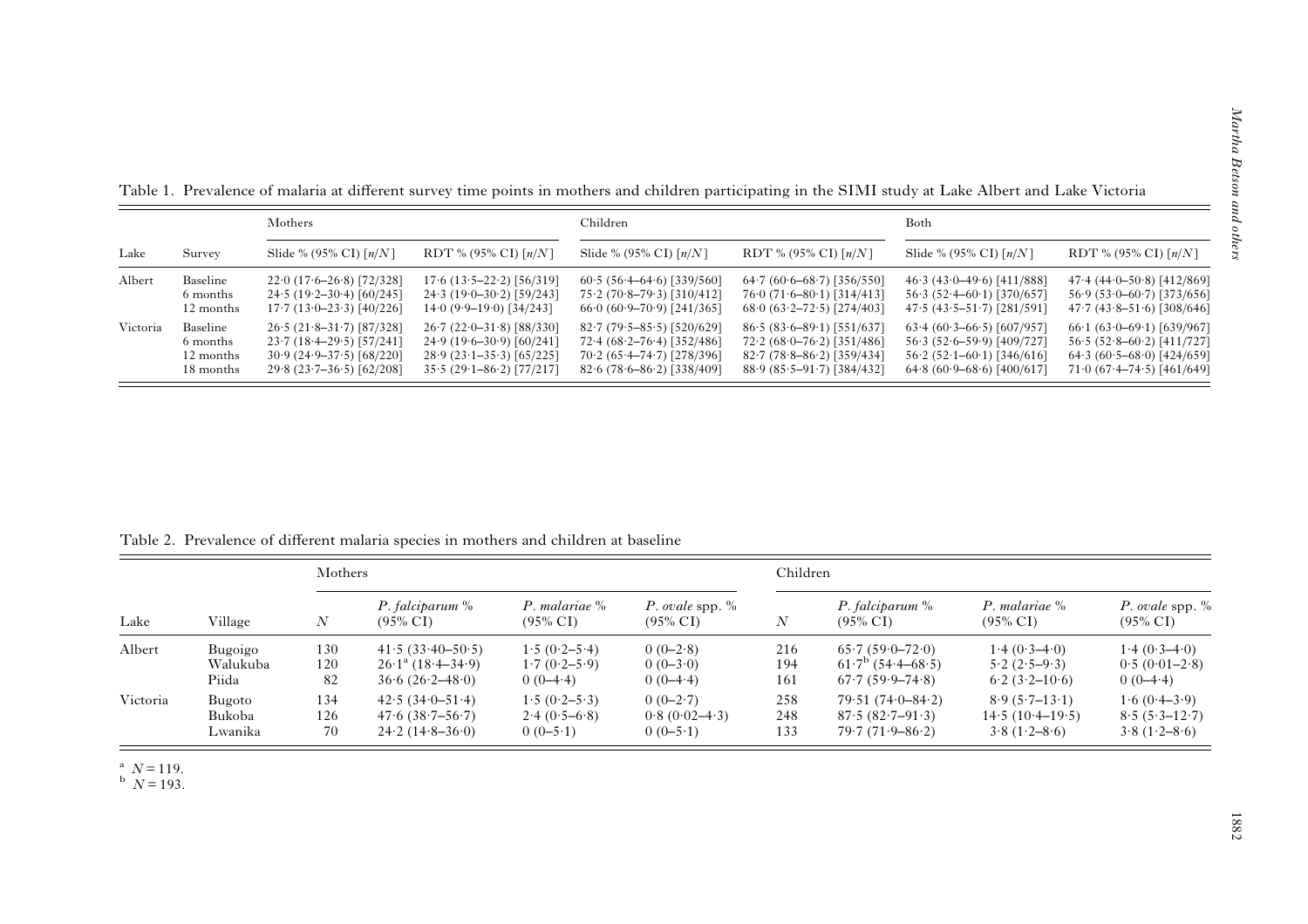

Fig. 1. Schematic representation of the study protocol, showing tests employed at each time point, numbers of participants and treatment protocol. On days 7 and 17, treatment decisions were based on the results of OptiMAL tests (LDH) to allow rapid treatment in the field.

# Treatment

To allow rapid treatment in this village setting, treatment decisions were based on the results of RDTs (Fig. 1). At baseline the HRP2-based First Response Test was used, which demonstrates very high sensitivity in detection of P. falciparum infections (WHO, [2008](#page-10-0)). On Days 7 and 17, treatment decisions were based on the results of the OptiMAL RDT (Diamed GmBH, Switzerland), an LDHbased test, because the LDH antigen clears much more rapidly from the blood after treatment than HRP2, with average clearance times ranging from 3·7 to 7 days for LDH and 20 to 28 days for HRP2 (Aydin-Schmidt et al. [2013](#page-9-0); Nyunt et al. [2013\)](#page-10-0). On day 0 all participants were treated with AL (20 mg artemether/120 mg lumefantrine; LONART, Bliss Gvs Pharma Ltd., India) (WHO, [2010](#page-10-0)a). Two tablets of LONART were tested for quality and shown to contain exactly the expected amount of artemether and lumefantrine (H. Kaur, personal communication). A nurse administered the first AL dose, which was accompanied by fatty food, a mandazi (local doughnut). Subsequent AL doses were administered at home by the child's mother

following the nurse's instructions. Children who were OptiMAL-positive on day 7 were treated a second time with AL. On day 17, OptiMAL-positive children were treated with oral quinine sulphate, the second-line antimalarial drug in Uganda (WHO, [2010](#page-10-0)a). At baseline children were tested for Schistosomiasis mansoni and soil-transmitted helminth infections by microscopic detection of eggs in stool as described (Katz et al. [1972;](#page-10-0) Betson et al. [2010\)](#page-9-0). On day 0 all children were treated with praziquantel (40 mg  $\text{kg}^{-1}$ ) and albendazole (400 mg) according to WHO guidelines (WHO, [2006\)](#page-10-0).

### Molecular analysis

To bolster microscopy findings and to detect nonfalciparum infections, genomic DNA was extracted from dried blood spots using the chelex method (Dlamini et al. [2010](#page-9-0)) and real-time PCR diagnosis of Plasmodium infections was performed as described (Shokoples et al. [2009\)](#page-10-0). A Ct value of 40 was used as a cut-off to differentiate between positives and negatives for each malaria species. To distinguish between recrudescent and new falciparum infections,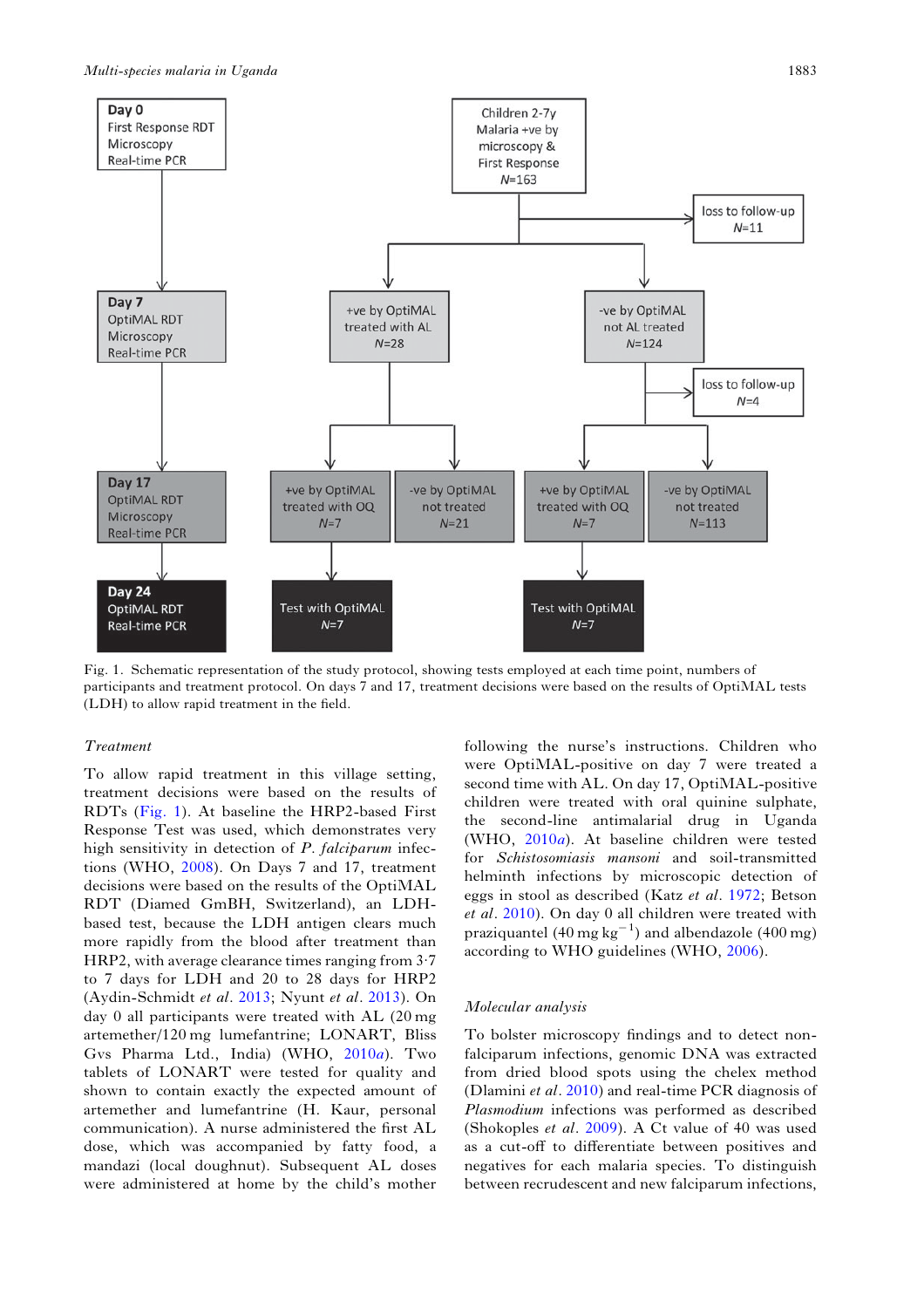<span id="page-4-0"></span>

Fig. 2. Malaria infection prevalence on days 0, 7 and 17 as assessed by microscopy, real-time PCR or either method. Error bars represent 95% confidence intervals.

genotyping of merozoite surface proteins (msp1 and  $msp2$ ) and glutamate-rich protein (glurp) was carried out according to published methods (Felger and Snounou, [2008](#page-9-0)). All PCR products were subject to polyacrylamide gel electrophoresis (10%) and fragment sizing was carried out using a GelDoc system and Image Lab gel analysis software (Biorad, Hercules, CA, USA). Infections were classified as either recrudescent or new infections on the basis of fragment sizes (WHO, [2007\)](#page-10-0).

# Mapping of households

To build a comprehensive picture of spatial epidemiology of infections in the community, GPS coordinates of the households in the SIMI cohort have been collected (Stothard et al. [2011\)](#page-10-0). The households of children in this study and their infection status by microscopy on days 7 and 17 were annotated using ArcView 9.3 (ESRI, CA, USA) GIS ([Fig. 4\)](#page-5-0). To determine whether there was any clustering of malaria infections on day 7 or day 17, the data were analysed using a Bernoulli model in SatScan v9.2.

# Statistical analysis

Epidemiological data were analysed using Stata v9.2 (StatCorp, TX, USA) and R v2.10.1 (The R Foundation for Statistical Computing, Vienna, Austria). Anaemia was categorized based on haemoglobin levels as follows: mild  $10-11$  g dL<sup>-1</sup>, mode-rate 7–10 g dL<sup>-1</sup> and severe <7 g dL<sup>-1</sup> (WHO, [2001](#page-10-0)).



Fig. 3. Percentage of the children positive for each malaria species at baseline (as assessed by real-time PCR) who were also positive on days 7 and 17. Error bars represent 95% confidence intervals.  $N =$  number of children in the denominator.

To determine how the different malaria species responded to AL treatment, the percentage of children infected with each species on days 7 and 17 (as assessed by real-time PCR) was calculated using the number of children infected with that species at baseline as the denominator (Fig. 3).

## Ethical approval

Ethical approval was provided by The London School of Hygiene and Tropical Medicine and the Ugandan National Council of Science and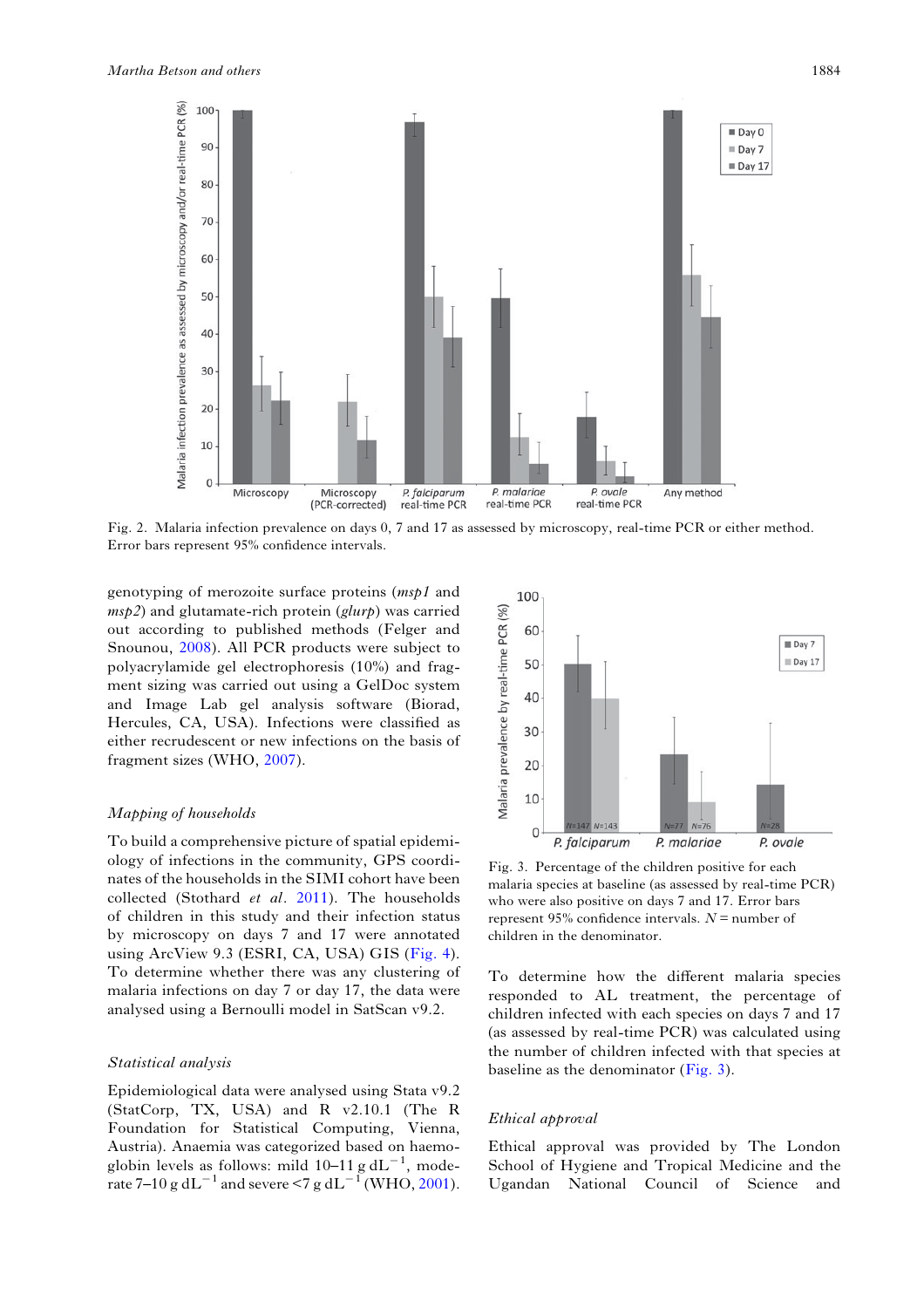<span id="page-5-0"></span>

Fig. 4. From left to right: map of positive (red) and negative (green) children according to microscopy at day 7; map of positive (red) and negative (green) children according to microscopy at day 17.

Table 3. Characteristics of AL follow-up study participants ( $N = 163$ ) and health indicators

| Characteristic                                                                                                                                                                                                                                     | Value                                                                                           |
|----------------------------------------------------------------------------------------------------------------------------------------------------------------------------------------------------------------------------------------------------|-------------------------------------------------------------------------------------------------|
| Age mean (range)<br>Years                                                                                                                                                                                                                          | $4(2-7)$                                                                                        |
| Gender n $\left(\%\right)$<br>Female                                                                                                                                                                                                               | 79(48.5)                                                                                        |
| Clinical $n$ $\left(\frac{9}{6}\right)$<br>Axillary temperature $>37.5$ °C<br>Haemoglobin <10 g dL <sup>-1</sup><br>Hepatomegaly <sup>a</sup><br>Splenomegaly <sup>a</sup><br>S. mansoni infection <sup>d</sup><br>Hookworm infection <sup>d</sup> | 14(8.7)<br>47 $(28.8)$<br>25 $(15.5)^{b}$<br>68 $(42.5)^{\circ}$<br>3 $(1.9)^e$<br>14 $(9.0)^e$ |

<sup>a</sup> As recorded by physical palpation according to clinical guidelines.<br> $N = 160$ .

 $\int_{a}^{c}$  N = 161.<br>d Egg patent upon faecal examination.<br>e  $N = 155$ .

Technology. Informed consent was given by mothers on behalf of their children and documented in writing or by thumbprint (in cases of illiteracy).

# RESULTS

Table 3 details the characteristics of the AL followup study participants. The children ranged in age from 2–7 years and 48·5% were female. Only 8·7% of children had low-grade fever at baseline but 28·8% had moderate or severe anaemia. Although the prevalence of S. mansoni infection was very low, 9·0% of children had egg-patent hookworm infections.

Malaria infection status at different time points is summarized in [Table 4](#page-6-0) and [Fig. 2.](#page-4-0) On day 0, all 163 children were positive by microscopy with a geometric mean parasitaemia of 1640 $\cdot$ 4 parasites  $\mu L^{-1}$ blood. On day 7, 40 children (26·3%) remained malaria positive by microscopy and on day 17, 33 children (21·3%) had microscopically detectable malaria infections. After genotyping using msp1, msp2 and glurp loci, 33 out of 40 and 17 out of 33 children were shown to have recrudescent P. falciparum infections on days 7 and 17, respectively. By real-time PCR 96·9% of children were positive for P. falciparum on day 0 and multi-species *Plasmodium* infections were common, with  $41.1\%$ positive for P. falciparum/P. malariae, 9·2% positive for P. falciparum/P. ovale spp. and  $8.0\%$  for all three species ([Table 4](#page-6-0); [Fig. 2\)](#page-4-0). Although there was a reduction in anaemia prevalence and severity over the course of the study, 22 children were anaemic on day 17 ([Table 4](#page-6-0)).

[Table 5](#page-7-0) summarizes malaria infection in relation to number of antimalarial treatments. Eleven of the 28 children who had received two consecutive treatments with AL (on days 0 and 7) were positive by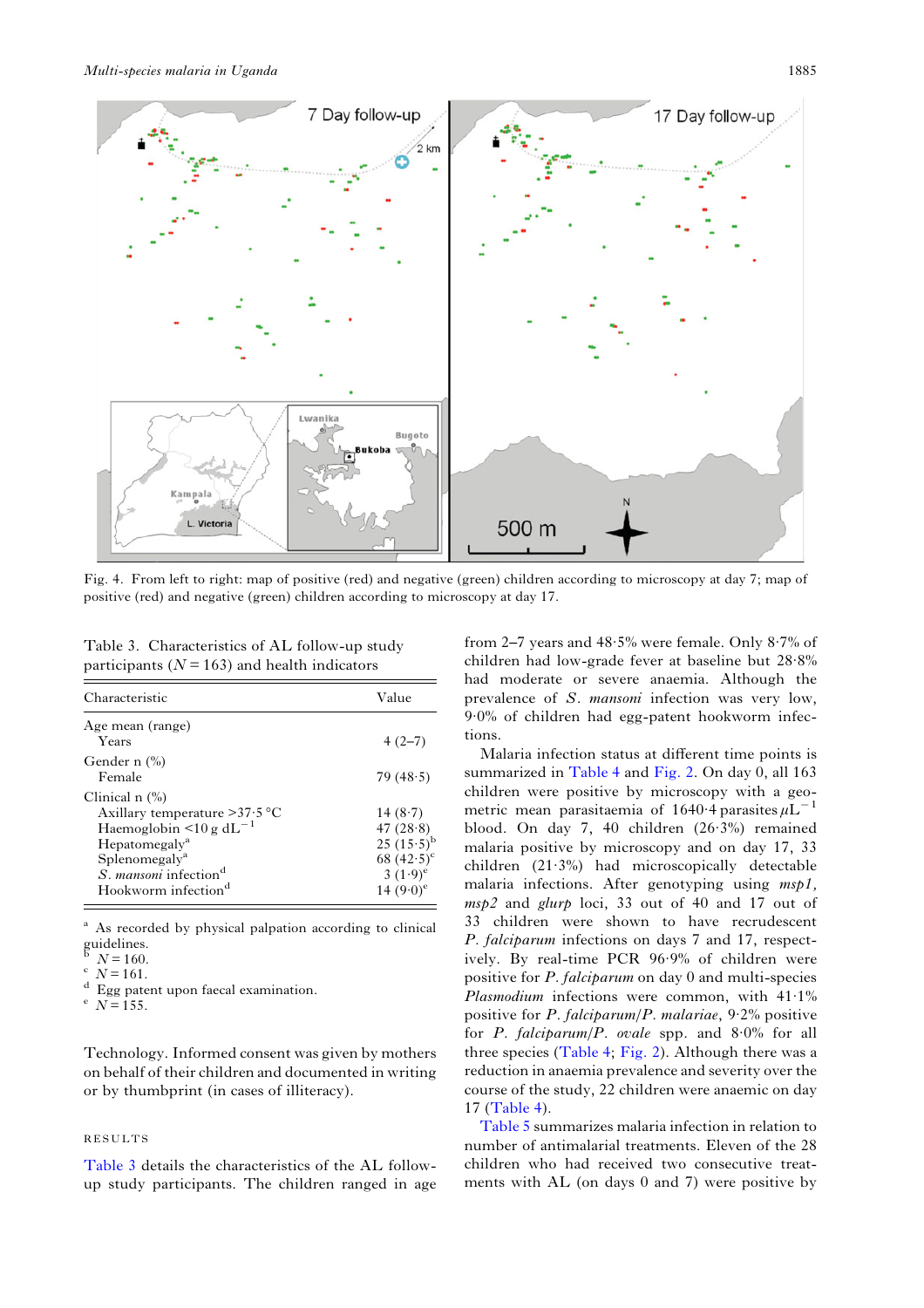|                                                            |                                                                                                                                                                                                            | Day 0 $N = 163$ (95% CI) <sup>a</sup> [n]                                                                                                          | Day 7 $N = 152$ (95% CI) [n]                                                                                                                         | Day 17 $N = 148$ (95% CI) [n]                                                                                                                            |
|------------------------------------------------------------|------------------------------------------------------------------------------------------------------------------------------------------------------------------------------------------------------------|----------------------------------------------------------------------------------------------------------------------------------------------------|------------------------------------------------------------------------------------------------------------------------------------------------------|----------------------------------------------------------------------------------------------------------------------------------------------------------|
| Parasitaemia (parasites $\mu L^{-1}$ )                     | Geometric mean                                                                                                                                                                                             | $1640.4(1298.1-2073.0)$                                                                                                                            | $578.7(351.0-954.2)$                                                                                                                                 | $457.7(185.2 - 1131.1)$                                                                                                                                  |
|                                                            | Range                                                                                                                                                                                                      | $20 - 90640$                                                                                                                                       | $31.4 - 10360$                                                                                                                                       | $5.4 - 101080$                                                                                                                                           |
| Prevalence by microscopy $\binom{0}{0}$                    | Any parasitaemia<br>1–500 (parasites $\mu L^{-1}$ )<br>500–2000 (parasites $\mu L^{-1}$ )<br>2000–10000 (parasites $\mu L^{-1}$ )<br>$>10000$ (parasites $\mu L^{-}$<br>PCR-corrected (P. falciparum only) | $100(97.8-100)$ [163]<br>$18.4(12.8-25.2)[30]$<br>$37.4(30.0-45.3)[61]$<br>$33.1 (26.0 - 40.9)$ [54]<br>$11 \cdot 1 (6 \cdot 7 - 16 \cdot 9)$ [18] | $26.3(19.5-34.1)[40]$<br>$9.9(5.6-15.8)$ [15]<br>$9.9(5.6-15.8)$ [15]<br>$5.9(2.7-10.9)$ [9]<br>$0.7(0.02-3.6)$ [1]<br>$21.9 (15.5 - 29.3)^{b} [33]$ | $22.3(15.9-29.9)$ [33]<br>$10.1 (5.8 - 16.2) [15]$<br>$8.1$ (4.3–13.7) [12]<br>$0.7(0.01-3.7)$ [1]<br>$3.4(1.1-7.7)$ [5]<br>$11.7 (7.0 - 18.1)^{c}$ [17] |
| Prevalence by real-time PCR $(\% )$                        | P. falciparum                                                                                                                                                                                              | $96.9(93.0 - 99.0)$ [158]                                                                                                                          | $50.0 (41.8 - 58.2)$ [76]                                                                                                                            | $39.2(31.3-47.5)$ [58]                                                                                                                                   |
|                                                            | P. malariae                                                                                                                                                                                                | $49.7(41.8 - 57.6)$ [81]                                                                                                                           | $12.5(7.7-18.8)$ [19]                                                                                                                                | $6.1(2.8-11.2)$ [9]                                                                                                                                      |
|                                                            | P. ovale spp.                                                                                                                                                                                              | $17.8(12.3-24.5)$ [29]                                                                                                                             | $5.3(2.3-10.1)$ [8]                                                                                                                                  | $2.0(0.4-5.8)$ [3]                                                                                                                                       |
| Prevalence of mixed infections<br>by real-time PCR $(\% )$ | $P.$ falciparum/ $P.$ malariae<br>$P. falciparum/P. ovale$ spp.<br>$P. falciparum/P. malariae/P. ovale spp.$                                                                                               | $41.1(33.5-49.1)[67]$<br>$9.2(5.2 - 14.7)$ [15]<br>$8.0$ (4.3–13.3) [13]                                                                           | $10.5(6.1-16.5)$ [16]<br>$3.3(1.1-7.5)$ [5]<br>$1.3(0.2-4.7)$ [2]                                                                                    | $5.4(2.4-10.4)$ [8]<br>$1.4(0.2-4.8)$ [2]<br>$0.7 (0.01 - 3.7)$ [1]                                                                                      |
| Prevalence of anaemia $(\% )$                              | Any anaemia                                                                                                                                                                                                | $56.4(48.5-64.2)$ [92]                                                                                                                             | $45.4(37.3-53.7)[69]$                                                                                                                                | $14.9(9.6-21.6)$ [22]                                                                                                                                    |
|                                                            | Mild                                                                                                                                                                                                       | $27.6(20.1-35.1)$ [45]                                                                                                                             | $27.6(20.1-35.5)[42]$                                                                                                                                | $10.8(6.3-17.0)$ [16]                                                                                                                                    |
|                                                            | Moderate                                                                                                                                                                                                   | $27.6$ (20.1–35.1) [45]                                                                                                                            | $17.8(12.0 - 24.8)$ [27]                                                                                                                             | $4.1(1.5-8.6)[6]$                                                                                                                                        |
|                                                            | Severe                                                                                                                                                                                                     | $1.2(0.1-4.4)$ [2]                                                                                                                                 | $\theta$                                                                                                                                             | $\left($                                                                                                                                                 |

<span id="page-6-0"></span>Table 4. Parasitaemia and prevalence of malaria infection and anaemia at days 0, 7 and 17

<sup>a</sup> 95% CI = 95% confidence interval.<br>
<sup>b</sup>  $N = 151$ .<br>
<sup>c</sup>  $N = 145$ .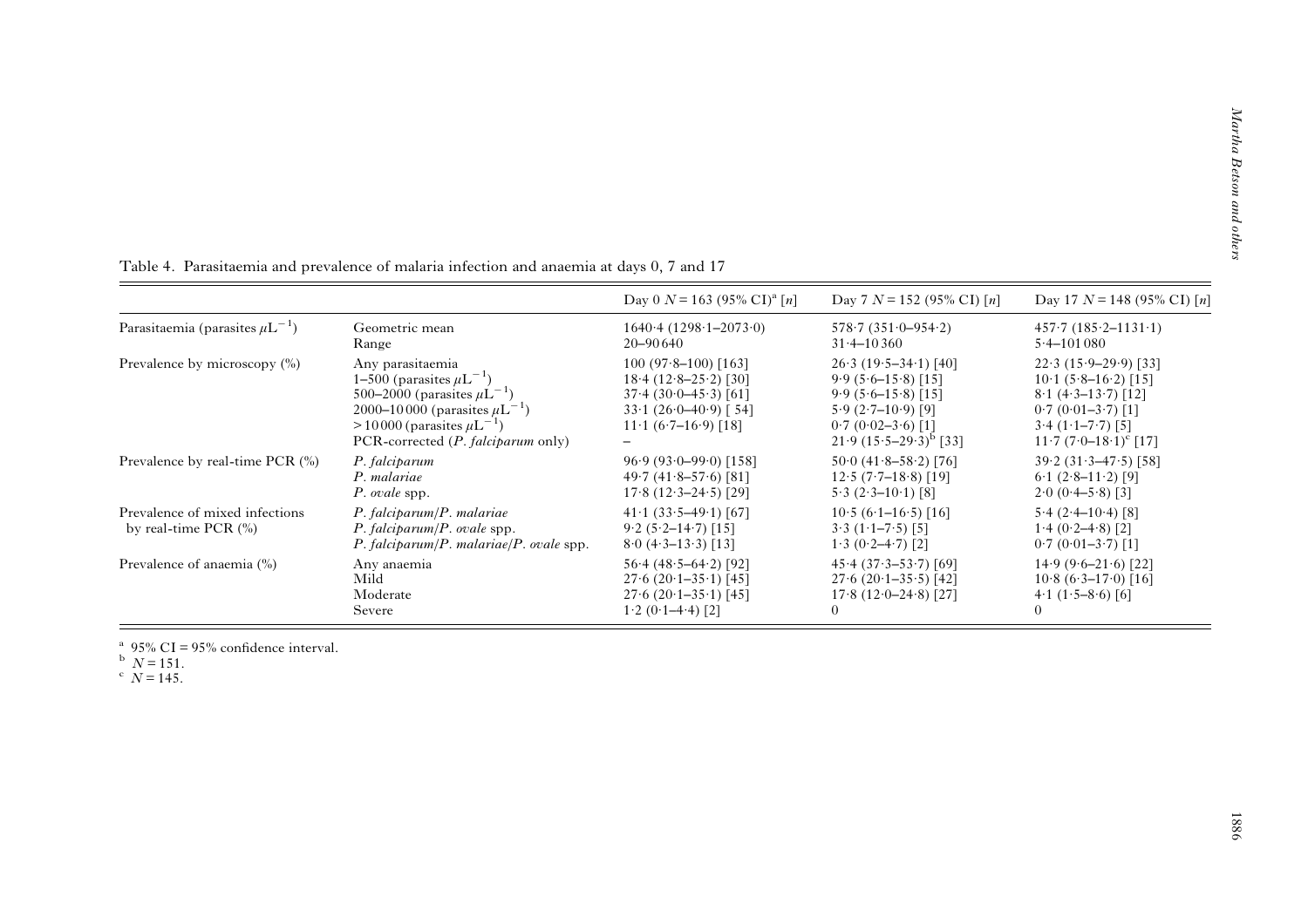|               |               |                    | Day 17 |          | Day $24^a$     |                |
|---------------|---------------|--------------------|--------|----------|----------------|----------------|
|               |               | Treatment(s)       | N      | $\%$     | $\overline{N}$ | $\%$           |
| Microscopy    |               | 1 AL               | 120    | 18.3     | NS             | NS             |
|               |               | 2 AL               | 28     | 39.3     | NS             | <b>NS</b>      |
| Real-time PCR | P. falciparum | $1 \, \mathrm{AL}$ | 120    | 35.0     |                | $57-1$         |
|               |               | 2 AL               | 28     | $57-1$   |                | 85.7           |
|               | P. malariae   | 1 AL               | 120    | 2.5      |                | $\overline{0}$ |
|               |               | 2 AL               | 28     | $21 - 4$ |                | 28.6           |
|               | P. ovale spp. | 1 AL               | 120    | 0.8      |                | $\Omega$       |
|               |               | 2 AL               | 28     | 7.1      |                | 0              |

<span id="page-7-0"></span>Table 5. Summary of percentages of children who were malaria positive by PCR on days 17 and 24 after one or two antimalarial treatments

<sup>a</sup> All children who were followed up on day 24 had been treated with oral quinine on day 17.

1 AL = one AL treatment, 2 AL = two AL treatments;  $N =$  total number of individuals; NS = no slides.

microscopy on Day 17. At this timepoint, 16 children were *P. falciparum* positive by real-time PCR, six children were infected with P. malariae and two with P. ovalespp. On day 24, after two or three consecutive antimalarial treatments, 10 children were infected with P. falciparum and two were also infected with P. malariae (Table 5). When the performance of AL on different Plasmodium species was investigated, 39·9% of the children infected with falciparum malaria at baseline were still P. falciparum positive on Day 17, whereas 9·2% of those who were P. malariae positive at baseline showed P. malariae infection on Day 17 [\(Fig. 3](#page-4-0)).

To determine whether there were differing risks of infection after treatment for children living in different parts of the village, their households and infection status on days 7 and 17 were mapped [\(Fig. 4](#page-5-0)). Spatial analysis using SatScan suggested six possible clusters of positive children on both day 7 and day 17. However, the statistical support for each cluster was low with  $P$  values greater than  $0.1$  in each case (data not shown). Thus strong evidence for clustering of malaria infections after AL treatment was not found, although this may reflect a lack of power due to the small numbers of infected individuals on days 7 and 17.

### DISCUSSION

In light of the challenges in diagnosis of falciparum and non-falciparum malaria and the chronically high prevalence of infections in Bukoba village, Uganda, we document the short-term effect of AL treatment on multiple malaria species in a cohort of young children living in this area. The study was designed to gain insights into treatment responses when AL was distributed to parasitaemic children in a communitybased setting (unsupervised treatment), rather than as a carefully controlled standard efficacy trial. It is outside the remit of this paper to explore how well the results of standard efficacy trials predict the

effectiveness of home-based management strategies in the same population. However, we found by microscopy that 26·3% of treated children (21·9% recrudescent by PCR genotyping) showed P. falciparum parasitaemia 7 days after treatment and that  $22.3\%$  (11.7% recrudescent) had parasites in their blood after 17 days, despite the fact that 33% of these positive children had already been retreated with AL at day 7. A substantial number of additional recurrent infections were identified by real-time PCR, including P. malariae and P. ovalespp. infections. Although none of these infections could be considered 'complicated' clinical malaria, their significance needs to be better quantified.

Our results are surprising given that clinical trials of AL in Uganda using microscopic diagnosis found that parasite clearance was rapid (very few detectable infections by day 3), there was negligible risk of parasitaemia before day 21 and that risks of treatment failure by day 28 ranged from 1–9% (Bukirwa *et al.* [2006;](#page-9-0) Dorsey et al. [2007;](#page-9-0) Kamya et al. [2007;](#page-10-0) Yeka et al. [2008](#page-10-0); Achan et al. [2009](#page-9-0); Arinaitwe et al. [2009](#page-9-0); The Four Artemisinin-Based Combinations (4ABC) Study Group, [2011\)](#page-10-0). In contrast, a trial in Ghana found day 28 failure rates of 14% (Owusu-Agyei et al. [2008\)](#page-10-0) and a longitudinal community-based study in Papua New Guinea found a PCR-corrected parasitological treatment failure rate of 19·8% for AL (Schoepflin et al. [2011](#page-10-0)). Although artemisinintolerant falciparum has been reported in East Asia (Noedl et al. [2008;](#page-10-0) Dondorp et al. [2009](#page-9-0)), there has been little evidence to date of reduced efficacy of AL in Africa in standard clinical trials. Borrmann et al. reported a small decline in parasitological response rates to ACTs (including AL) in coastal Kenya (Borrmann et al. [2011](#page-9-0)). However, it is unclear whether this change reflected increased tolerance of the parasite to ACTs or reductions in clinical immunity due to decreased malaria transmission. In a number of African countries there appears to be selection for 86N, 184F and 1246D alleles in the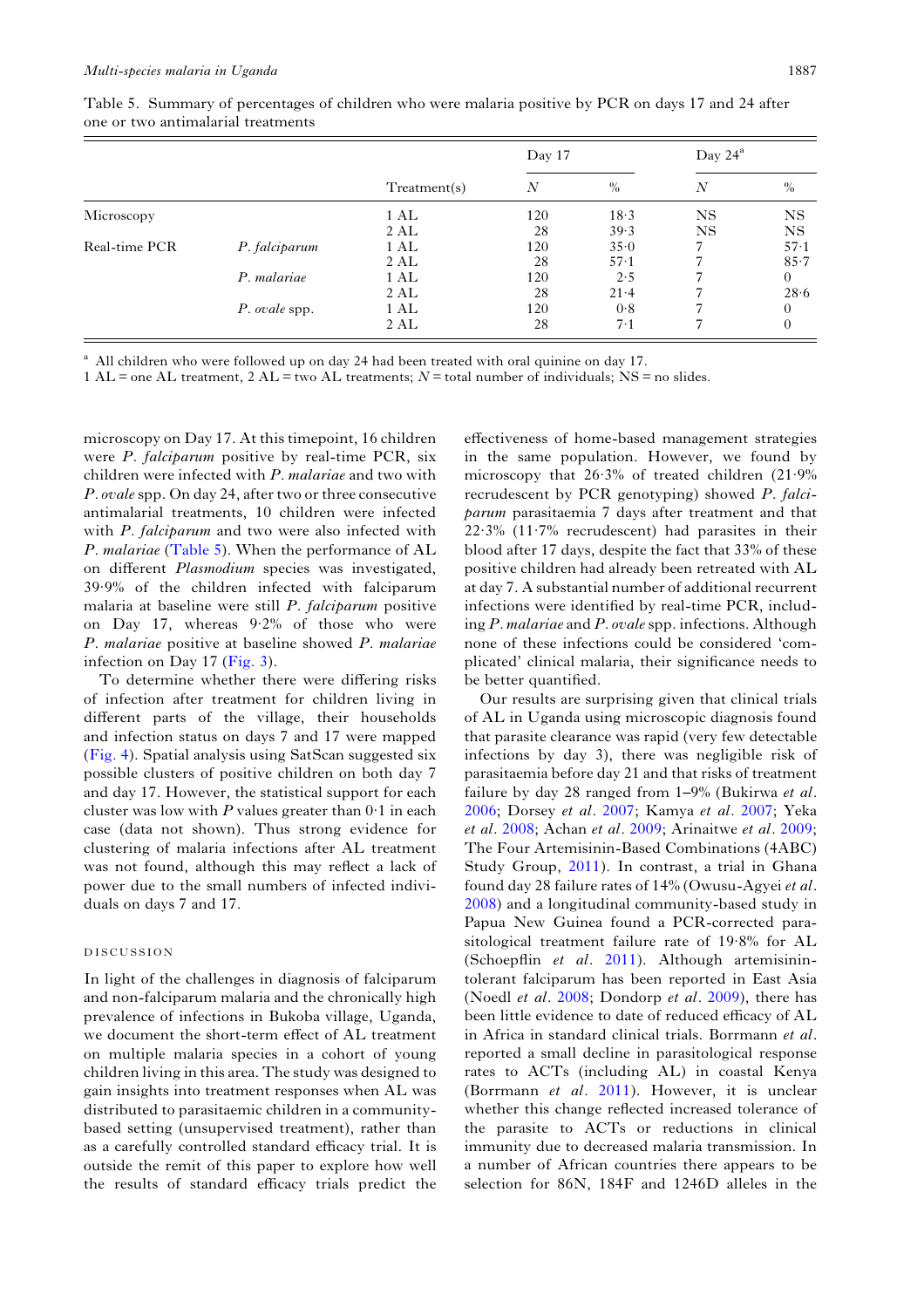product of the P. falciparum multidrug-resistant 1 gene ( $pfmdr1$ ) in recurrent infections soon after AL treatment (Humphreys et al. [2007](#page-10-0); Baliraine and Rosenthal, [2011](#page-9-0); Gadalla et al. [2011](#page-10-0)). These polymorphisms as well as *pfmdr1* amplification have been associated with decreased sensitivity of P. falciparum in vitro to AL (Price et al. [2006](#page-10-0)). Thus, there is potential for tolerance to AL to develop in Africa.

This study was based on assessment of parasitaemia rather than clinical illness and most children had asymptomatic infections on day 0. The 21-day efficacy of the ACT dihydroartemisinin piperiquine (DP) for treatment of P. falciparum in parasitaemic but asymptomatic Ghanaian schoolchildren was 91% and it was suggested that chronic asymptomatic infections may not respond as well to antimalarial treatment as symptomatic infections because the parasites do not stimulate immune responses which can assist in parasite clearance (Dinko et al. [2013\)](#page-9-0). In our study the performance was much lower, but there was no significant difference in the treatment responses of children with higher parasitaemia  $(> 2000 \text{ parasites } \mu L^{-1})$  and those with lower parasitaemia (data not shown). Similar responses to AL were also observed when children with fever or moderate/severe anaemia on day 0 were compared with those with no fever or anaemia. However, the number of symptomatic individuals in our study may be too small to detect subtle differences in responses to AL treatment between symptomatic and asymptomatic individuals.

There has been little work assessing the dynamics of parasite clearance after AL treatment using PCR, although a median clearance time of 2 days has been reported (Aydin-Schmidt et al. [2013\)](#page-9-0). However, additional submicroscopic infections have been detected in children during post-treatment followup using PCR (Gadalla et al. [2011;](#page-10-0) Aydin-Schmidt et al. [2013;](#page-9-0) Beshir et al. [2013;](#page-9-0) Dinko et al. [2013\)](#page-9-0), as we report here. The importance of such sub-patent malaria infections was recently demonstrated by Beshir et al. in Kenya, who showed that residual sub-microscopic parasitaemia on day 3 after commencement of AL or DP treatment was associated with longer gametocyte carriage, increased transmission to mosquitoes and recurrence of microscopically detectable malaria infections on day 24 or day 48 (Beshir et al. [2013](#page-9-0)). The incorporation of PCR-based malaria diagnosis into the standard protocols of ACT efficacy studies will be important to determine the extent of submicroscopic carriage of malaria parasites after treatment.

The vast majority of P. malariae and P. ovale infections detected by real-time PCR at baseline were mixed infections with P. falciparum, which were difficult to detect on thick films despite crosschecking. Plasmodium malariae was not fully sensitive to AL in this study as around 9% of infected

individuals were still positive on day 17, and two children were P. malariae positive at day 24 after three antimalarial treatments. The fact that 50% of study participants were infected with P. malariae and 18% with P. ovale indicates that the number of mixed infections receiving ACTs is substantially larger than previously thought. Mombo-Ngoma et al. reported, in 38 Gabonese patients, a 28-day cure rate by microscopy of 100% for AL in treatment of P. malariae, P. ovale and mixed infections in Gabon, although post hoc PCR revealed that only 19 of the patients in the study had been correctly diagnosed with non-falciparum malaria (Mombo-Ngoma et al. [2012](#page-10-0)). In contrast, Dinko et al. detected persistent P. malariae and P. ovale spp. infections in Ghanaian schoolchildren 21 days after ACT treatment using qPCR as the endpoint measure (Dinko et al. [2013](#page-9-0)). Therefore we strongly advocate that further studies are needed to understand the response of non-falciparum malaria to ACT treatment, and these should deploy molecular parasite detection as the primary endpoint. The development of specific molecular diagnostic tests for field-based detection of P. malariae and P. ovale spp. would be of great assistance in these endeavours.

It must be borne in mind that our study did not formally determine how well the participants complied with the approved antimalarial treatment regime, i.e. two doses a day for 3 days after consumption of fatty food (WHO, [2010](#page-10-0)a). Measurement of day 7 lumefantrine levels in our participants would have provided a means to verify adequate dosing. Thus, poor compliance may at least partially explain why some of the children remained parasitaemic after two or three doses of antimalarial medication. It must also be noted that de-worming drugs, praziquantel and albendazole, were coadministered with AL. There is a paucity of information on the putative interactions of anthelmintics with antimalarial drugs, and more research on this topic is warranted, especially given the changing landscape of mass drug administration in sub-Saharan Africa (WHO, [2010](#page-10-0)b). There are additional limitations to the analysis presented here. First, due to logistical constraints, study participants were only followed up for 17 or 24 days. It would have been preferable to extend this period to 28 or 42 days after treatment to allow a more direct comparison with published efficacy studies. Second, the real-time PCR analysis did not distinguish between asexual parasites and gametocytes. Although no gametocytes were observed by microscopy after AL treatment (data not shown), it is possible that sub-microscopic gametocytes were present. Third, it is possible that the proportion of new infections on day 7 and day 17 as determined by PCR genotyping is overestimated. Alleles can remain undetected using the recommended genotyping procedure particularly if they represent low abundance clones, leading to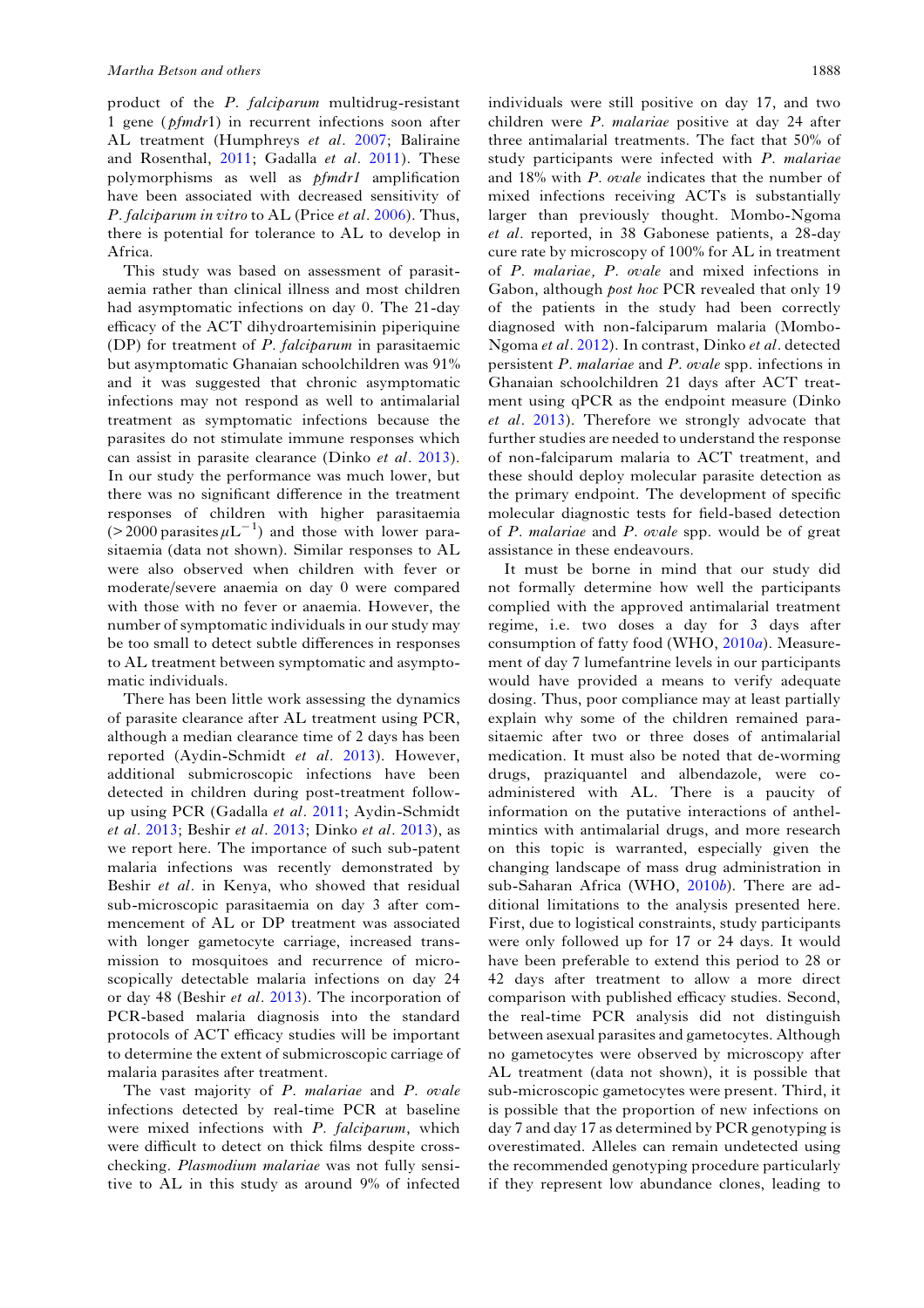<span id="page-9-0"></span>misclassification of recrudescences as new infections (Juliano et al. [2010](#page-10-0)). However, there is also the possibility of misclassifying new infections as recrudescences in areas of intense transmission, as children can be re-infected with parasites of the same genotype as the original infection. Thus care should be exercised when interpreting PCR 'corrected' results.

## CONCLUSION

The burden of malaria remains high in Uganda. Whilst the Ugandan malaria policy promotes AL as the first-line antimalarial treatment and is doubtless saving many lives, other challenges in its implementation remain. Our results suggest that even though ACTs remain highly efficacious in treatment of clinical disease in sub-Saharan Africa, asymptomatic and submicroscopic falciparum and non-falciparum infections often persist after treatment. These infections may be significant in terms of later recurrence of clinical disease and parasite transmission. Improved diagnostics are needed for field-based detection of non-falciparum malaria infections, gametocytes and drug-resistance markers. Increased communitybased surveillance using a range of diagnostic tests is required to provide further insights into the extent of persistent parasitaemia after ACT treatment and for early detection of ACT-tolerant parasites in sub-Saharan Africa. Finally, new in vivo study protocols, with sensitive molecular endpoints, must now be developed that are specifically designed to measure the efficacy of antimalarial regimens against asymptomatic and sub-patent Plasmodium spp. infections.

#### ACKNOWLEDGEMENTS

We are extremely grateful to the participating children and their guardians. We also gratefully acknowledge the field assistance of technicians of the Vector Control Division and local community mobilizers. We thank Dr Harparkash Kaur for verifying the composition of our study medicines. MB would like to thank the BSP for support to attend the BSP Symposium on 'Advances in diagnostics for infectious diseases' at Ness Gardens in September 2013.

#### FINANCIAL SUPPORT

This work was supported by the Wellcome Trust (grant number WT085440MA). CJS is supported by Public Health England.

#### REFERENCES

Achan, J., Tibenderana, J. K., Kyabayinze, D., Wabwire Mangen, F., Kamya, M. R., Dorsey, G., D'Alessandro, U., Rosenthal, P. J. and Talisuna, A.O. (2009). Effectiveness of quinine versus artemetherlumefantrine for treating uncomplicated falciparum malaria in Ugandan children: randomised trial. British Medical Journal 339, b2763.

Arinaitwe, E., Sandison, T. G., Wanzira, H., Kakuru, A., Homsy, J., Kalamya, J., Kamya, M. R., Vora, N., Greenhouse, B., Rosenthal, P.J., Tappero, J. and Dorsey, G. (2009). Artemetherlumefantrine versus dihydroartemisinin-piperaquine for falciparum malaria: a longitudinal, randomized trial in young Ugandan children. Clinical Infectious Diseases 49, 1629–1637.

Aydin-Schmidt, B., Mubi, M., Morris, U., Petzold, M., Ngasala, B. E., Premji, Z., Bjorkman, A. and Martensson, A. (2013). Usefulness of Plasmodium falciparum-specific rapid diagnostic tests for assessment of parasite clearance and detection of recurrent infections after artemisininbased combination therapy. Malaria Journal 12, 349.

Baliraine, F. N. and Rosenthal, P. J. (2011). Prolonged selection of pfmdr1 polymorphisms after treatment of falciparum malaria with artemetherlumefantrine in Uganda. Journal of Infectious Diseases 204, 1120–1124.

Bassat, Q., Mulenga, M., Tinto, H., Piola, P., Borrmann, S., Menendez, C., Nambozi, M., Valea, I., Nabasumba, C., Sasi, P., Bacchieri, A., Corsi, M., Ubben, D., Talisuna, A. and D'Alessandro, U. (2009). Dihydroartemisinin-piperaquine and artemether-lumefantrine for treating uncomplicated malaria in African children: a randomised, non-inferiority trial. PLoS One 4, e7871.

Batwala, V., Magnussen, P. and Nuwaha, F. (2010). Challenges to implementation of artemisinin combination therapy policy in Uganda. International Health 2, 262–268.

Beshir, K. B., Sutherland, C. J., Sawa, P., Drakeley, C. J., Okell, L., Mweresa, C. K., Omar, S. A., Shekalaghe, S. A., Kaur, H., Ndaro, A., Chilongola, J., Schallig, H. D., Sauerwein, R. W., Hallett, R. L. and Bousema, T. (2013). Residual Plasmodium falciparum parasitemia in Kenyan children after artemisinin-combination therapy is associated with increased transmission to mosquitoes and parasite recurrence. *Journal of* Infectious Diseases 208, 2017–2024.

Betson, M., Sousa-Figueiredo, J. C., Rowell, C., Kabatereine, N. B. and Stothard, J. R. (2010). Intestinal schistosomiasis in mothers and young children in Uganda: investigation of field-applicable markers of bowel morbidity. American Journal of Tropical Medicine and Hygiene 83, 1048–1055.

Borrmann, S., Sasi, P., Mwai, L., Bashraheil, M., Abdallah, A., Muriithi, S., Fruhauf, H., Schaub, B., Pfeil, J., Peshu, J., Hanpithakpong, W., Rippert, A., Juma, E., Tsofa, B., Mosobo, M., Lowe, B., Osier, F., Fegan, G., Lindegardh, N., Nzila, A., Peshu, N., Mackinnon, M. and Marsh, K. (2011). Declining responsiveness of Plasmodium falciparum infections to artemisinin-based combination treatments on the Kenyan coast. PLoS One 6, e26005.

Bruce, M. C., Macheso, A., Kelly-Hope, L. A., Nkhoma, S., McConnachie, A. and Molyneux, M. E. (2008). Effect of transmission setting and mixed species infections on clinical measures of malaria in Malawi. PLoS One 3, e2775.

Bukirwa, H., Yeka, A., Kamya, M. R., Talisuna, A., Banek, K., Bakyaita, N., Rwakimari, J. B., Rosenthal, P. J., Wabwire-Mangen, F., Dorsey, G. and Staedke, S.G. (2006). Artemisinin combination therapies for treatment of uncomplicated malaria in Uganda. PLoS Clinical Trials 1, e7.

Collins, W. E. and Jeffery, G. M. (2005). Plasmodium ovale: parasite and disease. Clinical Microbiology Reviews 18, 570–581.

Collins, W. E. and Jeffery, G. M. (2007). Plasmodium malariae: parasite and disease. Clinical Microbiology Reviews 20, 579–592.

Dinko, B., Oguike, M. C., Larbi, J. A., Bousema, T. and Sutherland, C.J. (2013). Persistent detection of Plasmodium falciparum, P. malariae, P. ovale curtisi and P. ovale wallikeri after ACT treatment of asymptomatic Ghanaian school-children. International Journal for Parasitology: Drugs and Drug Resistance 3, 45–50.

Dlamini, S. V., Beshir, K. and Sutherland, C. J. (2010). Markers of antimalarial drug resistance in Plasmodium falciparum isolates from Swaziland: identification of *pfmdr1-86F* in natural parasite isolates. *Malaria Journal* 9, 68.

Dondorp, A. M., Nosten, F., Yi, P., Das, D., Phyo, A. P., Tarning, J., Lwin, K. M., Ariey, F., Hanpithakpong, W., Lee, S. J., Ringwald, P., Silamut, K., Imwong, M., Chotivanich, K., Lim, P., Herdman, T., An, S. S., Yeung, S., Singhasivanon, P., Day, N. P., Lindegardh, N., Socheat, D. and White, N. J. (2009). Artemisinin resistance in Plasmodium falciparum malaria. New England Journal of Medicine 361, 455-467.

Dorsey, G., Staedke, S., Clark, T. D., Njama-Meya, D., Nzarubara, B., Maiteki-Sebuguzi, C., Dokomajilar, C., Kamya, M. R. and Rosenthal, P. J. (2007). Combination therapy for uncomplicated falciparum malaria in Ugandan children: a randomized trial. *Journal of the American* Medical Association 297, 2210–2219.

Drakeley, C. and Reyburn, H. (2009). Out with the old, in with the new: the utility of rapid diagnostic tests for malaria diagnosis in Africa. Transactions of the Royal Society of Tropical Medicine and Hygiene 103, 333–337.

Felger, I. and Snounou, G. (2008). Recommended Genotyping Procedures (RGPs) to Identify Parasite Populations. Medicine for Malaria Venture and World Health Organization, Geneva, Switzerland.